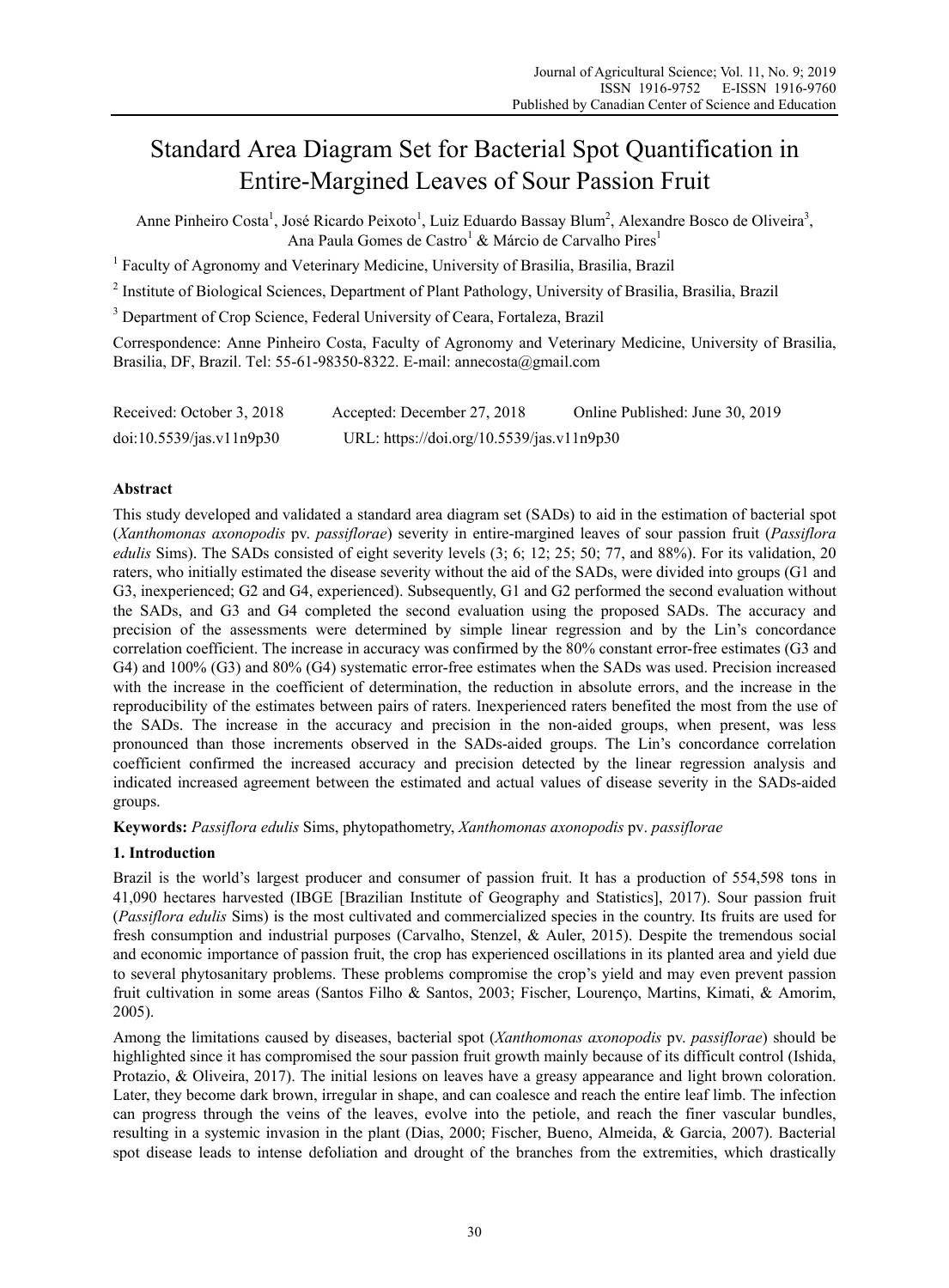reduces fruiting. It can finally lead to the death of the whole plant and even the total loss of the orchard (Carvalho et al., 2015).

Accurate estimates of disease severity are critical for appropriate decisions to be taken in disease management, to monitor disease progression over time, and to minimize disease impact on crop yield. Moreover, accurate and precise estimates are essential for the identification of resistance sources and selection of resistant materials (Duarte et al., 2013; Braido et al., 2014). Descriptive keys have commonly been used for assessing disease severity in breeding programs of sour passion fruit. However, these keys are prone to high subjectivity and do not allow adjusting the visual acuity when evaluating the severity levels (Campbell & Madden, 1990). As a consequence, the precise quantification of the injured area is impaired (Santos, Mussi-Dias, Freire, Carvalho, & Silveira, 2017). Conversely, diagrammatic scales or standard area diagram sets (SADs), which are reference images representing several severity levels, provide more accurate, precise, and reliable assessments than other methods (Pethybridge & Melson, 2018).

The increase in accuracy and precision of visual estimates, particularly those performed by inexperienced raters, has already been reported for different SADs developed for the evaluation of bacterial spot in several crops (Braido et al., 2015; Duan, Zhao, Wang, & Yang, 2015; Nuñez et al., 2017). These diagrams have been used directly in breeding programs, aiding in disease resistance and genotype selection evaluations (Berrueta, Gimenez, Galvan, & Borges, 2016; Varago, Citadin, Sachet, Penso, & Raseira, 2017). It has also indirectly helped out these researches, subsidizing studies on the efficiency of control methods for diseases caused by *Xanthomonas* (Itako, Tolentino Jr., Silva Jr., Soman, & Maringoni, 2015; Rodrigues, Bueno, & Tebaldi, 2016).

Despite the great importance of diseases in sour passion fruit crop, the only SADs validated for disease quantification in this species was developed by Fischer et al. (2009) for the evaluation of anthracnose in fruits. Considering the economic, social, and food importance of the sour passion fruit crop, the impact of bacterial spot on the Brazilian passion fruit production, and the lack of standardized methods to quantify the severity of this disease in entire-margined leaves of this crop, this study aimed to: (1) develop and validate a SADs for evaluating the severity of bacterial spot in entire-margined leaves of sour passion fruit; (2) compare the accuracy, precision, and agreement of disease severity estimates, with and without the aid of the SADs; (3) compare the accuracy, precision, and agreement of the estimates from inexperienced and experienced raters.

## **2. Method**

Fifty entire-margined leaves of sour passion fruit (BRS Gigante Amarelo, Yellow Master FB200, and genotypes in breeding process) showing symptoms of bacterial spot were collected from 3-month-old seedlings kept under protected cultivation at University of Brasilia's (UnB) Experiment Station (15°44′13″ S and 47°52′57″ W, 1010 m), located in Brasilia, DF, Brazil. The procedures of image obtention, SADs development and validation, as well as data analyses were performed as stated by Costa, Pires, Peixoto, Blum, & Faleiro (2018).

The adaxial surface of each leaf was photographed and total leaf and the diseased areas (necrotic + chlorotic) were measured by the image analysis software IMAGE J (Schneider, Rasband, & Eliceiri, 2012). The percent of leaf area affected by the bacterial spot disease (disease severity) was determined by the diseased area in relation to the total surface area of the leaf. Disease severity was considered the actual (true) disease severity and used as a reference for evaluating the accuracy and precision of rater estimates with and without the use of the SADs.

The lower and upper limits of the SADs were related to the minimum and maximum bacterial spot severities recorded in the image analysis of the 50 leaves. Intermediate levels were calculated following logarithmic increments (Nutter & Schultz, 1995).

The SADs was validated by 20 raters (ten with previous experience and ten without previous experience in disease quantification) who assessed the images of 50 leaves with different severity intensities of bacterial spot. The first disease severity evaluation was accomplished without the aid of the SADs (non-aided evaluation). In the second evaluation, raters were divided into four groups of five raters per group (G1 and G3, inexperienced; G2 and G4, experienced). The same images were presented to G1 and G2, who performed another non-aided evaluation, and to G3 and G4, who completed the evaluation using the proposed SADs (SADs-aided evaluation).

The accuracy, precision, absolute errors, agreement, and inter-reliability of estimates were compared without and with the use of the SADs for both inexperienced and experienced raters. The accuracy and precision of the raters were determined by linear regression between the actual severity (independent variable) and the visually estimated severity (dependent variable).

The accuracy of estimates of each rater was determined by a t-test applied to the intercept of linear regression (*a*) to validate the hypothesis H<sub>0</sub>:  $a = 0$ , and to the slope coefficient of the line (*b*) to test the hypothesis H<sub>0</sub>:  $b = 1$  (P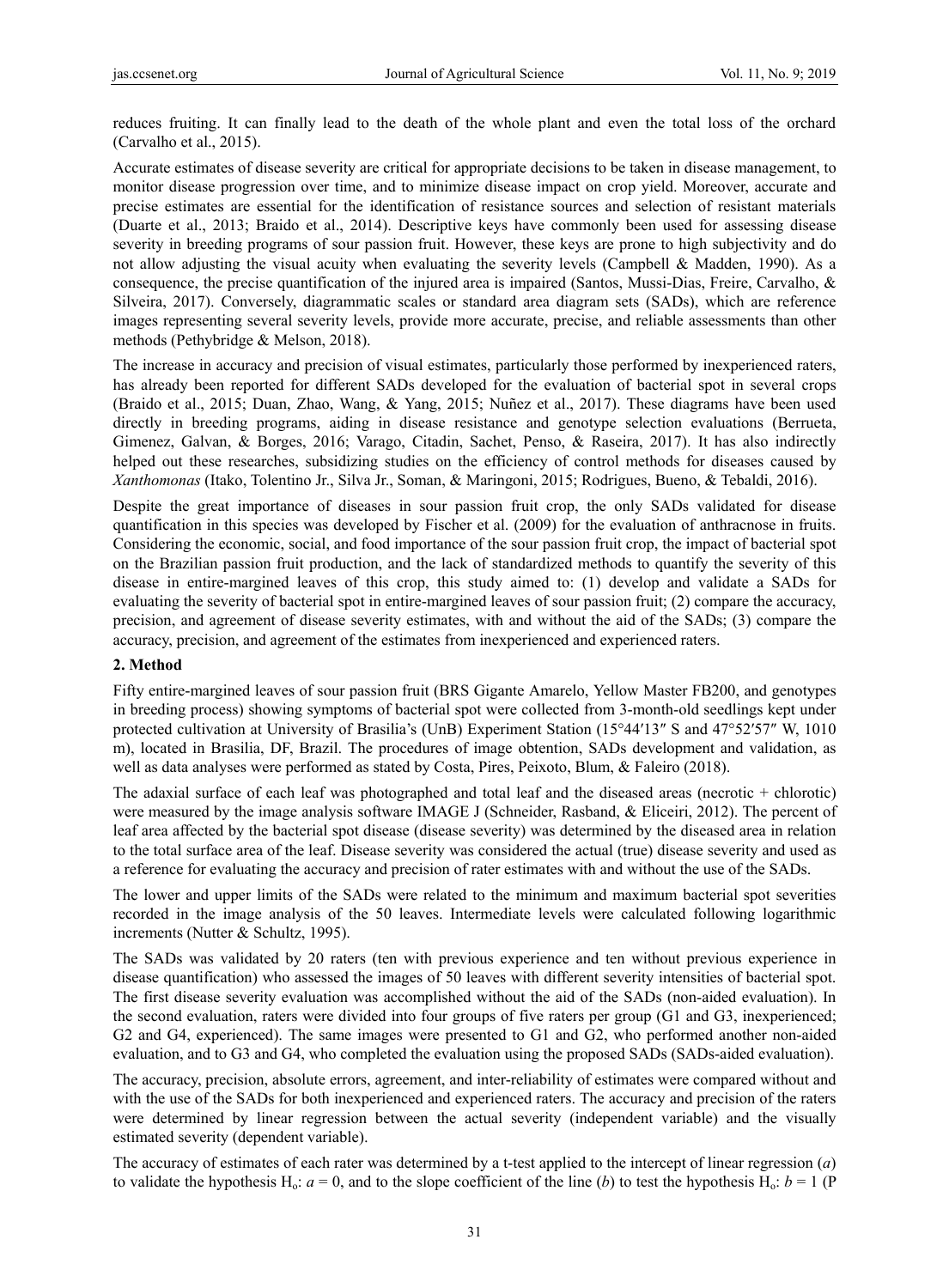$\leq$  0.05). Intercept values significantly different from 0 imply overestimation (> 0) or underestimation (< 0) of actual severity at low severity levels (constant error). Values of the slope coefficient different from 1 point to systematic overestimation  $(>1)$  or underestimation  $(<1)$  of actual severity in all disease intensities (systematic error) (Nutter & Schultz, 1995).

The values of the coefficient of determination of the regression analysis  $(R^2)$  and the variance of absolute errors (the difference between estimated and actual severities) were used to calculate rater precision (KRANZ, 1988). The highest precision was recorded in raters showing greater  $R^2$  and lower absolute error values. The mean maximum error (absolute value) was also determined for each group and represent the difference of the group's farthest estimate to the actual severity value.

The reproducibility was determined by the  $R^2$  values for each pair of raters, based on estimates of non-aided and SADs-aided evaluations (Nutter & Schultz, 1995).

Accuracy and precision of the estimates of each rater, in non-aided and SADs-added evaluations, were also calculated using the Lin's concordance correlation coefficient (LCCC;  $\rho_c$ ), which combines measures of accuracy  $(C_b)$  and precision (*r*), and is expressed by  $\rho_c = C_b \cdot r$ . Based on the LCCC, there is a perfect agreement between estimated and actual severity when  $r = 1$ ,  $C_b = 1$ , and  $\rho_c = 1$  (Lin, 1989; Bock, Poole, Parker, & Gottwald, 2010).

Linear regressions and absolute errors analyses were performed using the Genes software (v. 1990.2017.37). The LCCC was calculated using the MedCalc software (v. 17.9.7).

#### 3. Results and Discussion

The maximum bacterial spot severity value reported in the 50 entire-margined leaves naturally infected under protected cultivation was 88%, and the lowest value was 3%. The SADs was set up using seven levels of severity represented by the values 3; 6; 12; 25; 50; 77; and  $88\%$  (Figure 1). The lesions observed showed typical symptomatic patterns of the disease, with initial small spots, usually initiated at the margins, which grow, coalesce, and may cover the entire leaf area.



Figure 1. Standard area diagram set (SADs) for bacterial spot severity assessment in entire-margined leaves of sour passion fruit (Passiflora edulis Sims). Numbers in the diagrams represent the leaf area with necrotic symptoms of the disease (%). Brasilia, DF, Brazil, 2018

High severity values are commonly observed in the field and protected cultivation due to the difficult control of this disease and the high susceptibility of the current cultivars to this bacterium (Ishida & Halfeld-Vieira, 2009). SADs with severity levels above 50% have already been reported for different pathosystems involving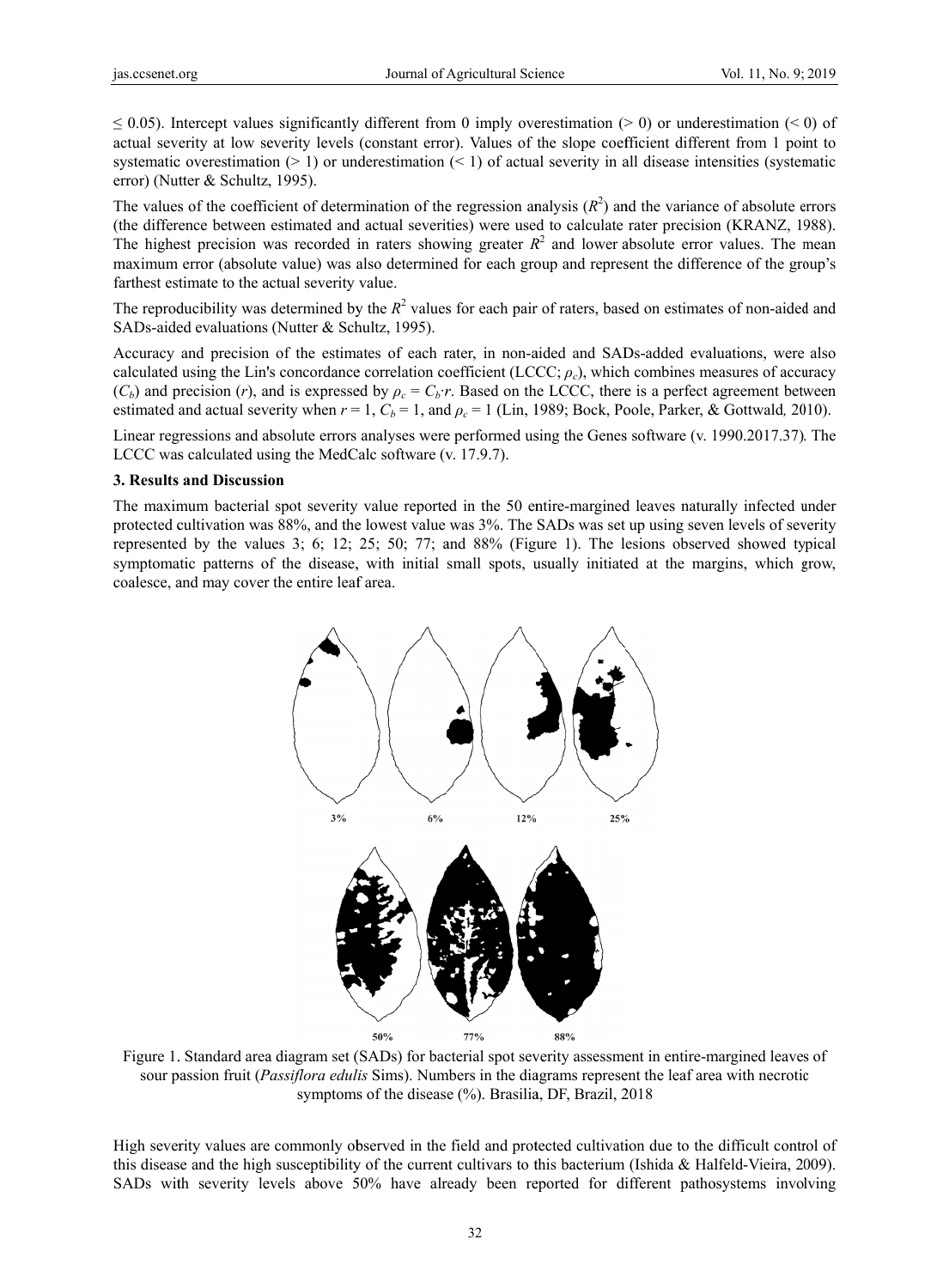*Xanthomonas* spp. (Citadin et al., 2008; Duan et al., 2015), suggesting that this genus may cause severe damages when not adequately controlled. Severity values above 88% are rarely observed in sour passion fruit since they result in rapid leaf senescence.

Accuracy refers to the similarity between the estimated and the actual disease severity and can be measured by analyzing the intercept and the slope coefficient of the linear regression. The intercept, if significantly different from 0, indicates the amount of constant error of the rater (positive or negative). In its turn, a slope coefficient significantly different from 1 indicates a systematic error of the rater, which affects the accuracy of the estimate in relation to the actual value (Nutter & Schultz, 1995).

In the first evaluation, performed without the SADs, a certain level of accuracy was observed in the raters of all groups since 40% (G1, G2, and G3) and 20% (G4) of them did not present constant and systematic errors in their estimates ( $P \le 0.05$ ) (Table 1). In the second evaluation of G1, 60% and 100% of the raters presented intercept values and angular coefficients equal to 0 and 1 ( $P \le 0.05$ ), respectively, resulting in enhanced accuracy in this group. However, this improvement was not recorded in G2, in which an undesired increase of the intercept mean value was detected. Although a higher percentage of raters with slope coefficient values equal to 1 were verified in G2, this increase did not affect the slope coefficient mean value when compared to the first evaluation.

Table 1. Intercepts (*a*), slope coefficients (*b*), and coefficients of determination ( $R<sup>2</sup>$ ) of linear regression for actual severity versus estimated severity of bacterial spot (*Xanthomonas axonopodis* pv. *passiflorae*) in entire-margined leaves of sour passion fruit (*Passiflora edulis* Sims). Brasilia, DF, Brazil, 2018

| Groups         | Raters             | <b>Evaluation 1</b> |                  |       | <b>Evaluation 2</b> |                  |       |  |
|----------------|--------------------|---------------------|------------------|-------|---------------------|------------------|-------|--|
| $\mathbf{1}$   | Inexperienced      |                     | <b>No SADs</b>   |       |                     | <b>No SADs</b>   |       |  |
|                |                    | $\mathfrak{a}$      | $\boldsymbol{b}$ | $R^2$ | $\mathfrak a$       | $\boldsymbol{b}$ | $R^2$ |  |
|                | $\mathbf{1}$       | $4.36*$             | $1.13*$          | 0.87  | 1.69                | 0.97             | 0.91  |  |
|                | $\overline{c}$     | $-0.14$             | 1.02             | 0.93  | $-0.12$             | 0.99             | 0.94  |  |
|                | 3                  | $4.06*$             | 1.09             | 0.91  | $4.08*$             | 1.02             | 0.90  |  |
|                | $\overline{4}$     | $5.41*$             | $0.92*$          | 0.96  | $5.24*$             | 0.92             | 0.92  |  |
|                | 5                  | $-3.13$             | 1.08             | 0.89  | $-3.11$             | 1.06             | 0.89  |  |
|                | Mean               | 2.11                | 1.05             | 0.91  | 1.56                | 0.99             | 0.91  |  |
|                | <b>Experienced</b> |                     | <b>No SADs</b>   |       |                     | No SADs          |       |  |
|                | 6                  | 0.13                | $0.85*$          | 0.94  | $5.36*$             | $0.82*$          | 0.95  |  |
|                | 7                  | 1.23                | $0.94*$          | 0.96  | 0.45                | 0.98             | 0.95  |  |
| $\mathbf{2}$   | 8                  | $3.32*$             | $0.94*$          | 0.97  | $3.22*$             | $0.95*$          | 0.97  |  |
|                | 9                  | $-2.30$             | 0.94             | 0.93  | $-1.07$             | 0.94             | 0.94  |  |
|                | 10                 | $-0.88$             | 1.03             | 0.96  | $-2.39*$            | 1.03             | 0.97  |  |
|                | Mean               | 0.30                | 0.94             | 0.95  | 1.11                | 0.94             | 0.96  |  |
|                | Inexperienced      |                     | <b>No SADs</b>   |       |                     | <b>With SADs</b> |       |  |
|                | 11                 | $8.16*$             | $0.87*$          | 0.84  | 1.42                | 0.97             | 0.96  |  |
|                | 12                 | 2.81                | 1.09             | 0.86  | 2.49                | 1.00             | 0.92  |  |
| 3              | 13                 | $4.23*$             | 1.06             | 0.93  | 1.68                | 1.03             | 0.96  |  |
|                | 14                 | $-1.17$             | $1.18*$          | 0.95  | $-3.10*$            | 1.04             | 0.93  |  |
|                | 15                 | 1.78                | 1.04             | 0.91  | 1.94                | 1.02             | 0.96  |  |
|                | Mean               | 3.16                | 1.05             | 0.90  | 0.88                | 1.01             | 0.95  |  |
|                | <b>Experienced</b> | <b>No SADs</b>      |                  |       | <b>With SADs</b>    |                  |       |  |
|                | 16                 | $-0.47$             | 1.01             | 0.95  | $3.13*$             | 0.95             | 0.96  |  |
| $\overline{4}$ | 17                 | 0.52                | $0.90*$          | 0.97  | 0.45                | $0.91*$          | 0.97  |  |
|                | 18                 | $6.87*$             | 0.98             | 0.96  | 2.18                | 1.01             | 0.95  |  |
|                | 19                 | $8.51*$             | 1.03             | 0.84  | 1.62                | 0.96             | 0.94  |  |
|                | 20                 | 12.57*              | 1.04             | 0.95  | 1.74                | 1.02             | 0.95  |  |
|                | Mean               | 5.60                | 0.99             | 0.93  | 1.82                | 0.97             | 0.95  |  |

*Note.* \* indicates that the null hypothesis ( $a = 0$  or  $b = 1$ ) was rejected by t-test ( $P \le 0.05$ ).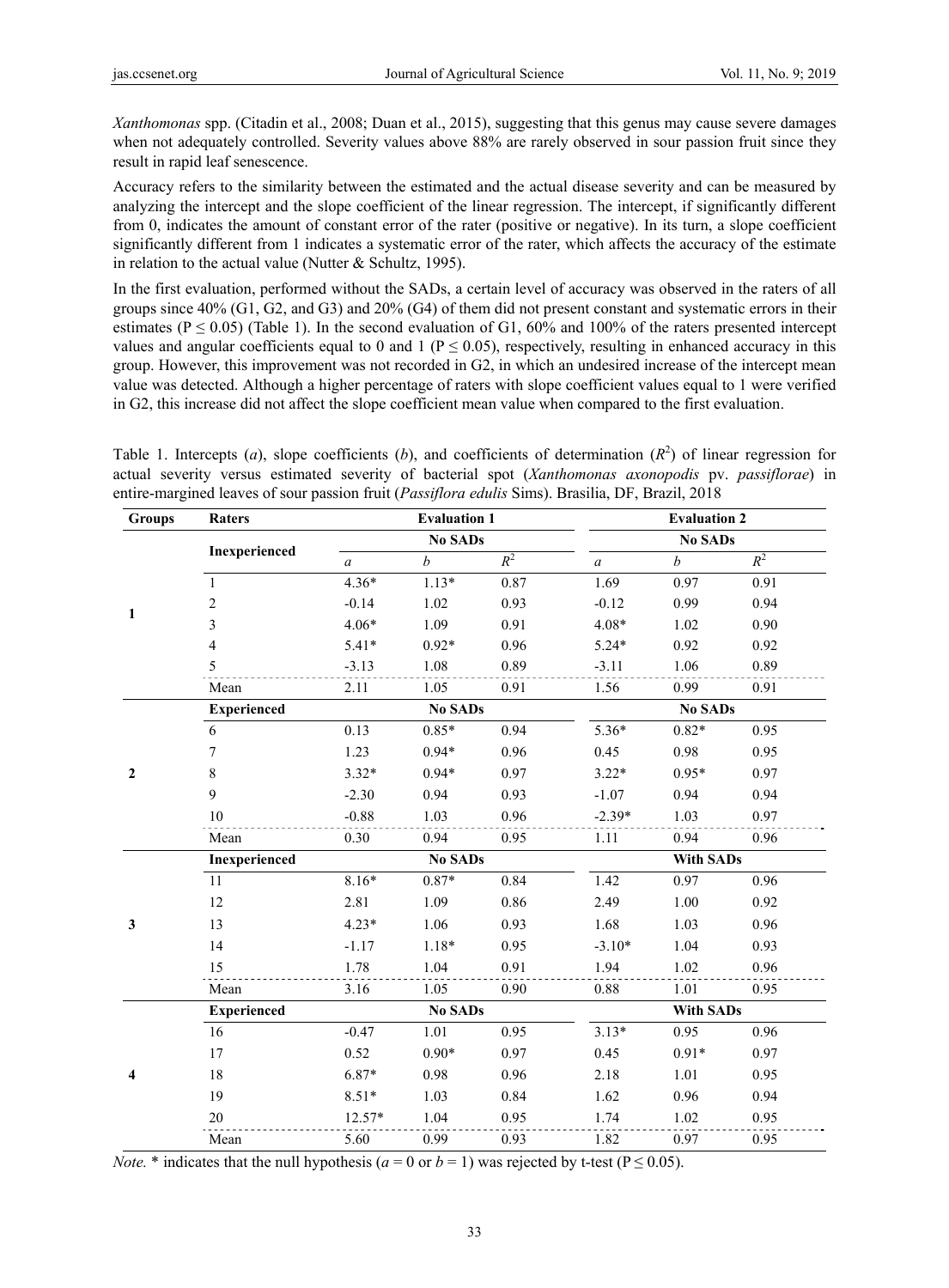Nevertheless, the use of the SADs improved the accuracy of the estimates since 80% of the raters in G3 and G4 presented intercept values equal to 0 ( $P \le 0.05$ ). For 100% (G3) and 80% (G4) of the raters, the values of the slope coefficient were equal to 1 ( $P \le 0.05$ ) (Table 1). Therefore, the increase in accuracy in the SADs-aided groups was more expressive than that observed in G1. Consequently, the values of estimated severity were close to the actual severity values. In other words, the estimated severity trend lines determined for each rater in the SADs-aided evaluations were always closer to the 1:1 line (actual severity equals to the estimated severity) when compared to the non-aided evaluation.

In addition to accuracy, precision must also be considered in the validation of SADs. Precision is defined as the exactness of an operation where there is rigor or refinement in the measure (Bergamin Filho & Amorim, 1996). It may be evaluated using the regression coefficient  $(R^2)$  and the variations in the absolute errors (Nutter & Schultz, 1995). Without the use of the SADs, the raters in G3 obtained  $R^2$  values between 0.84 and 0.95 (mean 0.90) and between 0.84 and 0.97 (0.93) in G4. Using the SADs,  $R^2$  values ranged from 0.92 to 0.96 (0.95) and 0.94 to 0.97 (0.95) for the inexperienced and experienced raters, respectively. Since mean values equal to or greater than 0.95 indicate precise estimates, these findings indicate that the estimates were systematically related to the actual values when the SADs was used (Kranz, 1988). Although the highest precision was observed in G2, the increase in precision in G3 (5.6%) and G4 (2.2%) was higher than that observed in G2 (1%) (Table 1). In this context, the use of the SADs can minimize the errors of estimates due to the use of individual methods by different researchers.

The use of the SADs also resulted in significant reductions in the absolute errors compared to the non-aided evaluations. These reductions were more expressive than those observed in the groups that performed double non-aided evaluations (Table 2, Figure 2). As a consequence, a lower dispersion of data in the linear regression was observed. While G1 and G2 presented reductions of 16.7% and 6.2%, respectively, in the mean absolute error in the second non-aided evaluation, G3 and G4 showed reductions of up to 51.8% with the proposed SADs (Table 2).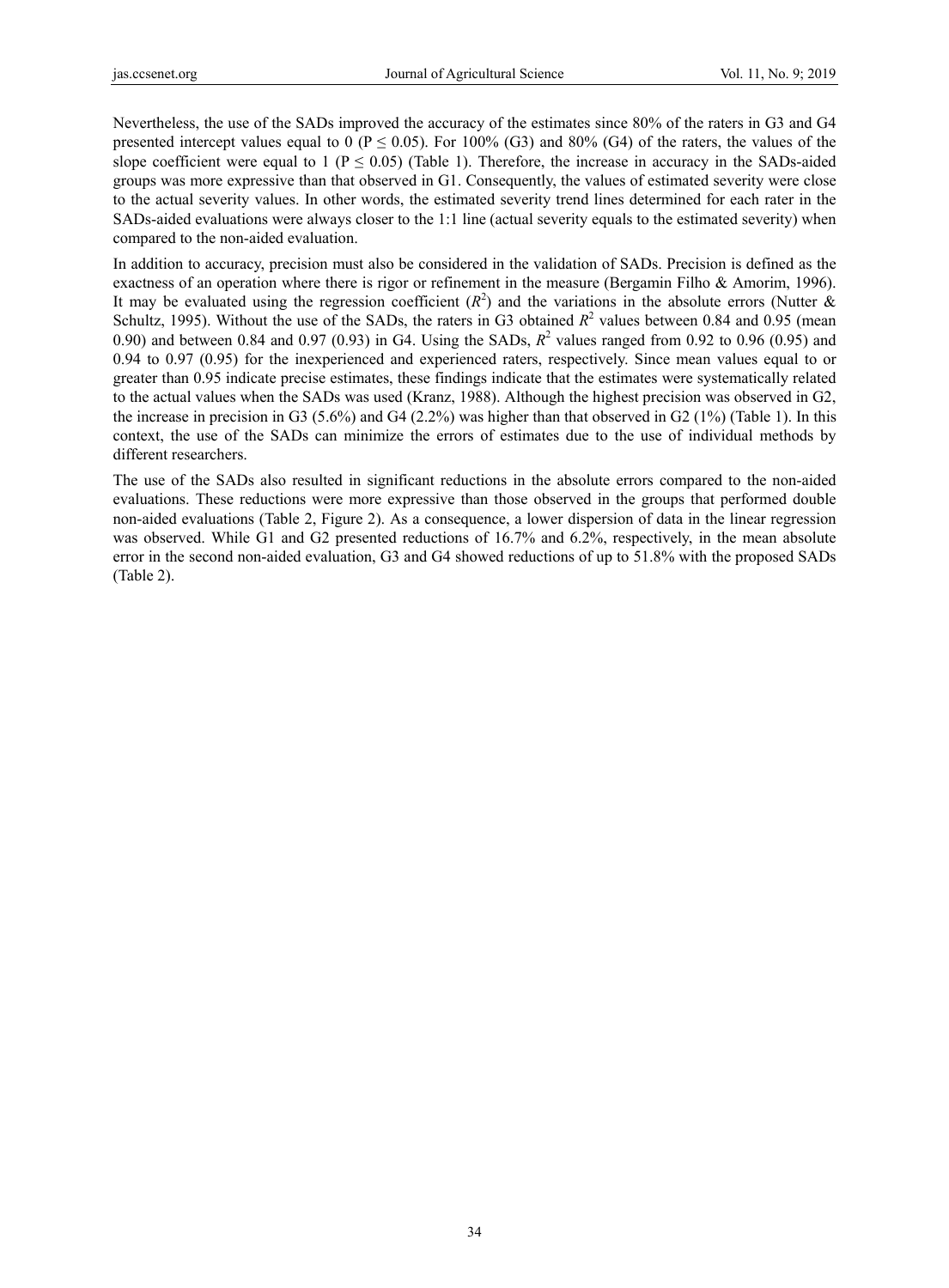| <b>Groups</b>           | Raters                  | <b>Evaluation 1</b> | <b>Evaluation 2</b> |
|-------------------------|-------------------------|---------------------|---------------------|
|                         | Inexperienced           | <b>No SADs</b>      | <b>No SADs</b>      |
|                         | $\mathbf{1}$            | 8.9 <sub>b</sub>    | 5.3a                |
|                         | $\boldsymbol{2}$        | 4.6a                | 3.4a                |
| $\mathbf 1$             | $\overline{\mathbf{3}}$ | 7.6a                | 5.9 a               |
|                         | $\overline{4}$          | 4.5a                | 5.6 a               |
|                         | $\sqrt{5}$              | 6.1a                | $6.2\ a$            |
|                         | Mean                    | 6.3a                | 5.3a                |
|                         | <b>Experienced</b>      | <b>No SADs</b>      | <b>No SADs</b>      |
|                         | $\sqrt{6}$              | 4.9 a               | 4.7a                |
|                         | 7                       | 3.3a                | 3.5a                |
| $\boldsymbol{2}$        | 8                       | 3.4a                | 3.5a                |
|                         | 9                       | 5.0a                | 3.9a                |
|                         | 10                      | 3.6a                | 3.2a                |
|                         | Mean                    | 4.0a                | 3.8a                |
|                         | Inexperienced           | <b>No SADs</b>      | <b>With SADs</b>    |
|                         | 11                      | 7.5 <sub>b</sub>    | 3.3a                |
|                         | 12                      | 6.8a                | 5.6a                |
|                         | 13                      | 6.8 <sub>b</sub>    | 3.7a                |
|                         | 14                      | 5.4a                | $4.7\ a$            |
|                         | 15                      | 5.8 <sub>b</sub>    | 3.9a                |
|                         | Mean                    | 6.5 <sub>b</sub>    | 4.2a                |
|                         | <b>Experienced</b>      | <b>No SADs</b>      | <b>With SADs</b>    |
|                         | 16                      | 3.7a                | 3.6a                |
|                         | 17                      | 3.2a                | 3.1a                |
| $\overline{\mathbf{4}}$ | 18                      | 6.8 <sub>b</sub>    | 4.0a                |
|                         | 19                      | 11.1 <sub>b</sub>   | 3.7a                |
|                         | 20                      | 13.6 <sub>b</sub>   | 4.1a                |
|                         | Mean                    | 7.7 <sub>b</sub>    | 3.7a                |

Table 2. Absolute errors (estimated severity-actual severity) of bacterial spot (*Xanthomonas axonopodis* pv. *passiflorae*) severity estimates in entire-margined leaves of sour passion fruit (*Passiflora edulis* Sims). Brasilia,  $D<sub>l</sub>$ 

*Note.* Different letters in the same row indicate significant differences (Student's t-test,  $P \le 0.05$ ).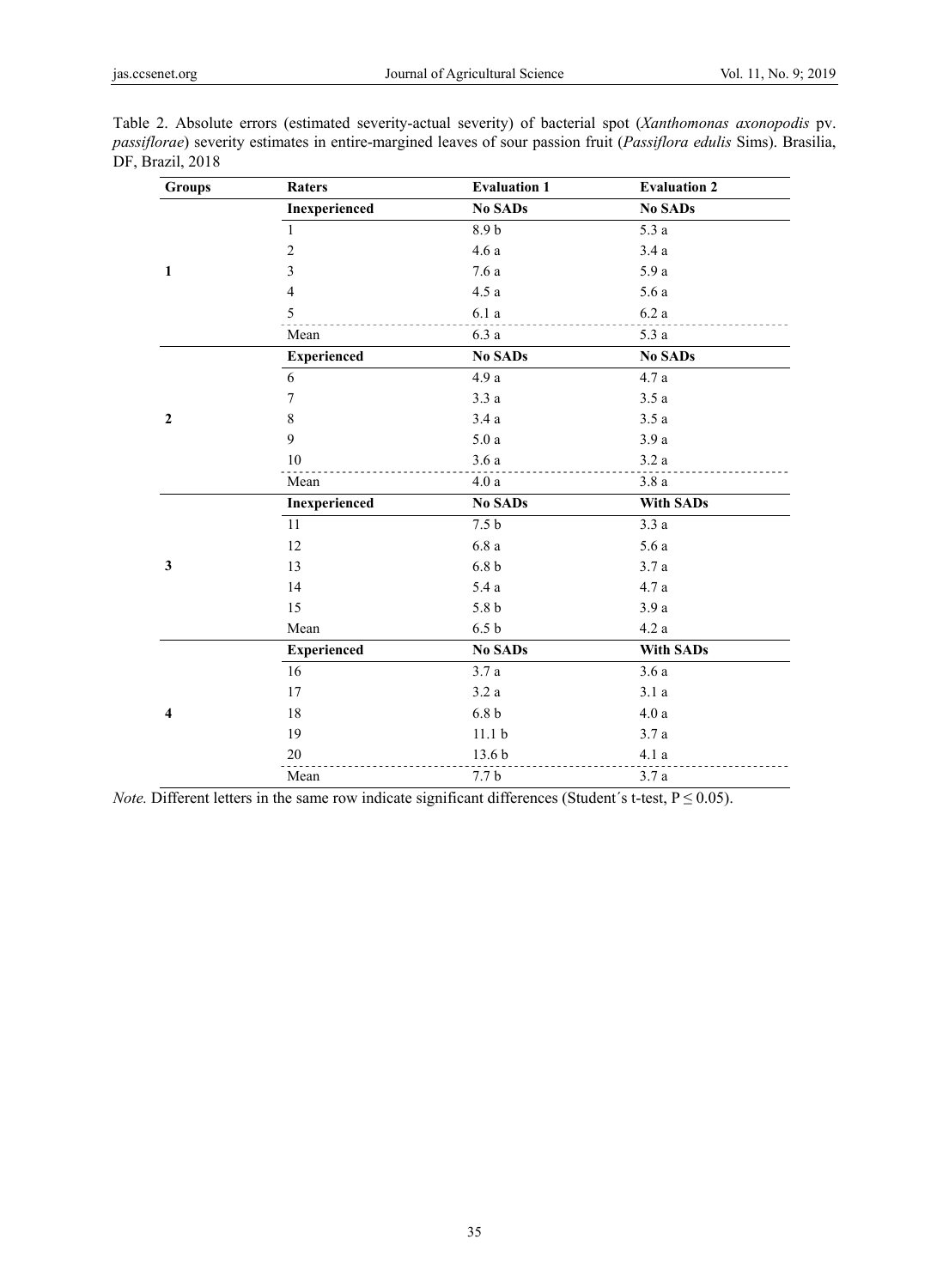

Actual severity (%)

Figure 2. Distribution of absolute errors (estimated severity-actual severity) of the bacterial spot (Xanthomonas axonopodis pv. passiflorae) estimates in entire-margined leaves of sour passion fruit (Passiflora edulis Sims) in the first evaluation, without aid of the standard area diagram set (SADs), in groups  $1(A)$ ,  $2(B)$ ,  $3(C)$ , and  $4(D)$ ; and in the second evaluation, without the aid of the SADs, in groups  $1(E)$  and  $2(F)$ , and with the aid of the SADs, in groups 3 (G) and 4 (H). Brasilia, DF, Brazil, 2018

The mean maximum error reduced by 10.9% in G1 and increased by 1.6% in G2 in the second evaluation. In contrast, the mean maximum error reduced with the use of the SADs, corresponding to a 40.9%-lower value for the inexperienced raters and 9.9%-lower value for the experienced raters (Table 3). Using the SADs,  $91.2\%$  (G3) and 94.4% (G4) of the estimates presented absolute errors within the  $10\%$  range (-10 to +10). These values indicate an increase of 13.3% (G3) and 30.5% (G4) in the number of estimates with errors within this variation range as compared to the first evaluation. Although G1 and G2 also presented a high percentage of estimates with errors within the 10% range in the second evaluation, the increase in the estimates within this range was not as expressive than that observed in the SADs-aided groups. Similarly, the increase observed in the percentage of estimates with errors within the 5% range (-5 to +5) was more pronounced in G3 and G4 as compared to G1 and  $G2$  (Table 3).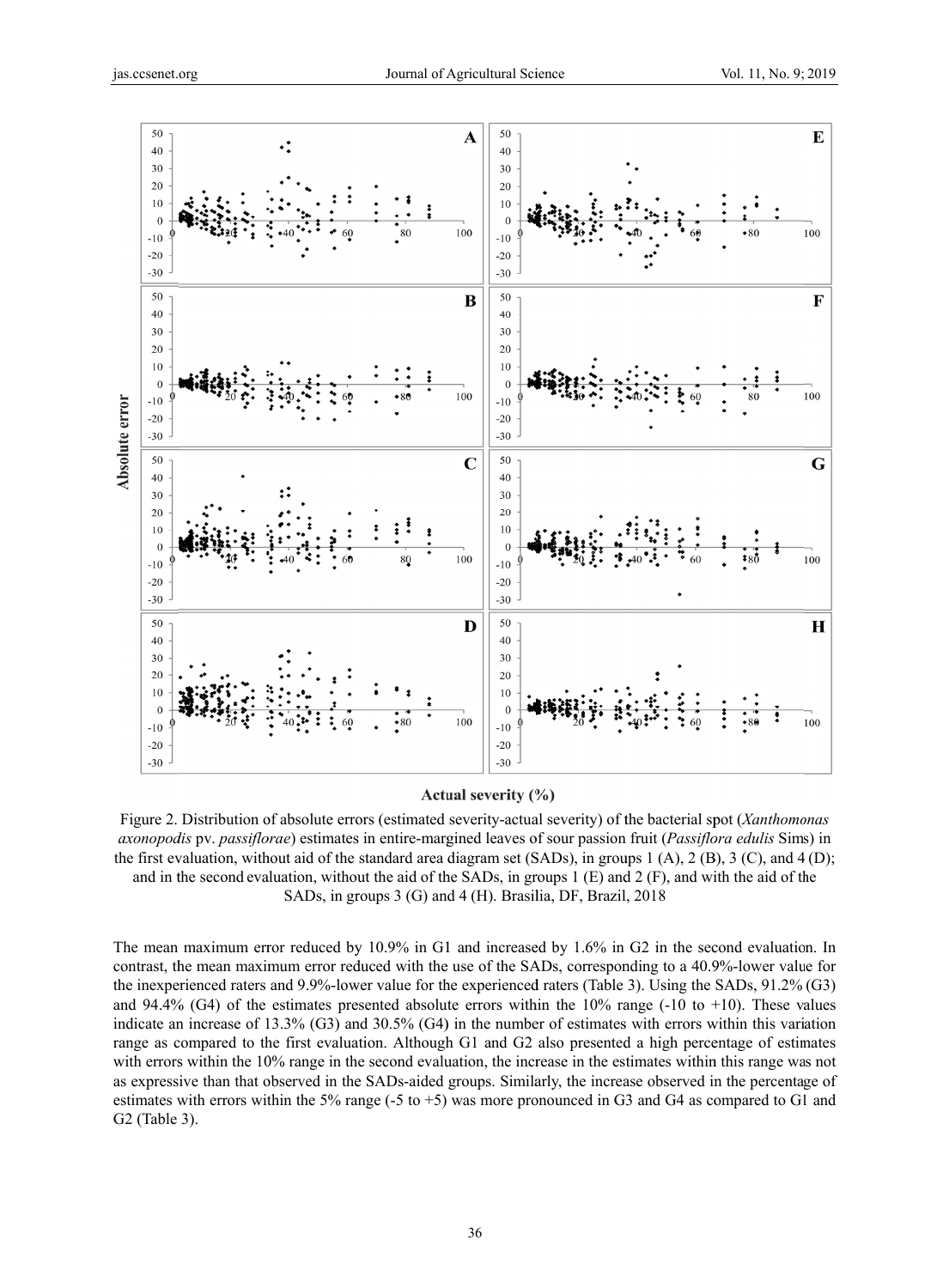| <b>Evaluation</b> | Parameter         | Group |      |      |      |  |  |
|-------------------|-------------------|-------|------|------|------|--|--|
|                   |                   |       | 2    | 3    | 4    |  |  |
|                   | <b>MEAV</b>       | 28.4  | 15.2 | 30.7 | 21.7 |  |  |
|                   | $\%x \pm 5$       | 55.2  | 70.4 | 56.4 | 43.2 |  |  |
|                   | $\frac{6x+10}{x}$ | 81.2  | 92.8 | 82.8 | 70.4 |  |  |
|                   | <b>MEAV</b>       | 25.3  | 15.5 | 18.2 | 19.5 |  |  |
| 2                 | $\%x \pm 5$       | 61.6  | 73.6 | 68.0 | 76.4 |  |  |
|                   | $\frac{6x+10}{x}$ | 88.8  | 96.0 | 91.2 | 94.4 |  |  |

Table 3. Mean maximum error in absolute value (MEAV),  $10\%$  (x $\pm$ 10) and 5% (x $\pm$ 5) error range of the severity estimates in relation to the actual severity of bacterial spot (*Xanthomonas axonopodis* pv. *passiflorae*) in entire-margined leaves of sour passion fruit (*Passiflora edulis* Sims). Brasília, DF, Brazil, 2018

The presence of absolute errors is common in visual estimates of severity, and its reduction is indispensable in disease quantification (Ortega-Acosta, Velasco-Cruz, Hernández-Morales, Ochoa-Martínez, & Hernández-Ruiz, 2016; Santos et al., 2017). The absolute error values obtained in the SADs-aided evaluations may be considered suitable since more than 91% were concentrated within the acceptable range of 10% (Tomerlin & Howell, 1988; Nutter & Worlwitlikit, 1989).

According to Nutter and Schultz (1995), solutions to correct or minimize non-accurate severity estimates may vary according to the magnitude of the error and the amount of training received by the raters. The use of SADs and specific training through computer programs might improve visual estimation by reducing errors and thus, lead to better results and more reliable conclusions (Bardsley & Ngugi, 2013; Sachet, Citadin, Danner, Guerrezi, & Pertille, 2017). In addition to increasing the accuracy of the estimates, the use of SADs can also reduce the time of evaluation and assist in the standardization of results between raters and experiments (Yadav, Vos, Bock, & Wood, 2013).

When the SADs was not used, only 20% (G3) and 60% (G4) of the estimates from pairs of raters presented  $R^2$ values above 0.90. Conversely, 80% and 90% of the pairwise combinations presented  $R^2$  values above 0.90 in G3 and G4, respectively, in the SADs-aided evaluations. These results demonstrate an increase in the reproducibility of the estimates among raters due to the SADs use. From a practical viewpoint, this result proves the subjectivity reduction in severity estimates among raters (Fischer et al., 2009). Therefore, it allows different experiments conducted by different raters to be compared using the proposed SADs.

The LCCC was developed to validate measures of new instruments by comparing the resulting measures to others which were generated by already established methods (gold standards). Therefore, it is used to verify the similarity between two measurement pairs of the same sample at different times. The LCCC can vary from -1 to +1, indicating maximum positive agreement when the value is 1.0 (Lin, 1989). Since its creation, this coefficient has been used to validate SADs for different diseases (Yadav et al., 2013; Nicoli et al., 2015; Sachet, Danner, Citadin, Pertille, & Guerrezi, 2017).

The Lin's correlation analysis confirmed the previously presented results, proving that the SADs leads to improvements in the accuracy and precision of the raters. According to the correction factor  $(C_b)$ , the SADs provided an accuracy enhancement from 0.97 to 0.99 in G3 and from 0.94 to 1.00 in G4. Likewise, based on the correlation coefficient (*r*), precision increased from 0.95 to 0.97 in G3 and from 0.97 to 0.98 in G4. The SADs use also led to increases of 5.4% (G3) and 6.6% (G4) in  $\rho_c$  values for 100% and 60% of G3 and G4 raters, respectively (Table 4). Additionally, the SADs-aided groups had more expressive increments than G1 and G2.

As a result, the SADs proposed may be used to improve the quality of disease severity estimates in scientific research. Most of these studies require accuracy and precision in bacterial spot severity assessments, such as experiments carried out to understand the bacterial spot behavior under the influence of environmental factors, to evaluate host resistance levels, and to verify the efficiency of control methods. Due to the susceptibility of sour passion fruit to bacterial spot and the need to launch new cultivars resistant to this disease, the proposed SADs will play a crucial role in the selection of seedlings and plants developed by the genetic breeding programs.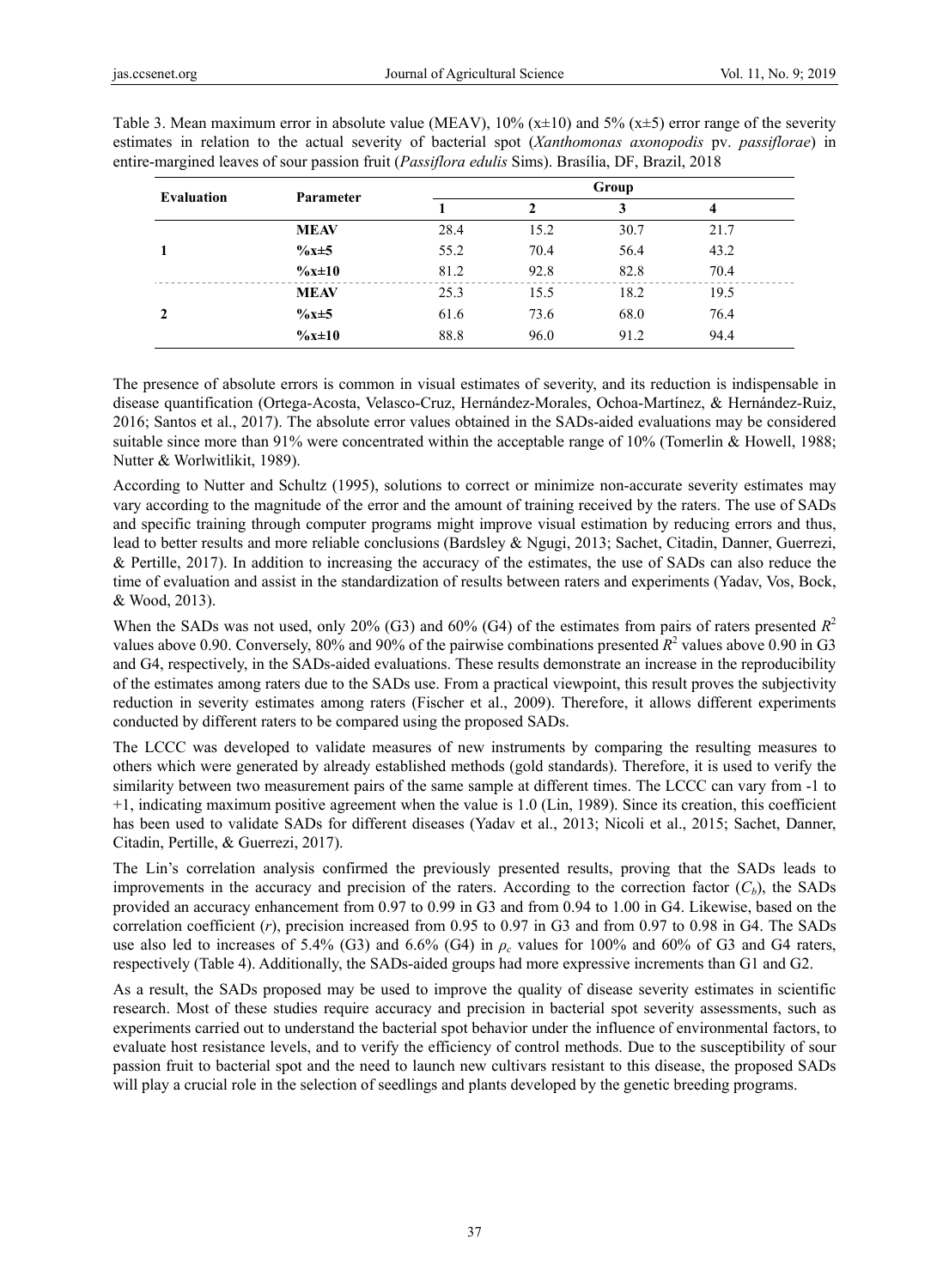| Table 4. Correlation coefficient between estimated severity and actual severity $(r)$ , bias correction factor $(C_h)$ ,   |
|----------------------------------------------------------------------------------------------------------------------------|
| and Lin's concordance correlation coefficient $(\rho_c)$ for bacterial spot (Xanthomonas axonopodis pv. passiflorae)       |
| severity estimates in entire-margined leaves of sour passion fruit ( <i>Passiflora edulis</i> Sims). Brasilia, DF, Brazil, |
| 2018.                                                                                                                      |

| Group          | <b>Raters</b>            | <b>Evaluation 1</b> |                |          | <b>Evaluation 2</b> |                |          |  |
|----------------|--------------------------|---------------------|----------------|----------|---------------------|----------------|----------|--|
|                |                          | <b>No SADs</b>      |                |          |                     | <b>No SADs</b> |          |  |
|                | Inexperienced            | $\boldsymbol{r}$    | $C_b$          | $\rho_c$ | $\boldsymbol{r}$    | $C_b$          | $\rho_c$ |  |
|                | $\mathbf{1}$             | 0.94                | 0.94           | 0.88     | 0.96                | 1.00           | 0.95     |  |
|                | $\overline{c}$           | 0.96                | 1.00           | 0.96     | 0.97                | 1.00           | 0.97     |  |
| 1              | $\overline{\mathbf{3}}$  | 0.95                | 0.96           | 0.91     | 0.95                | 0.98           | 0.93     |  |
|                | $\overline{\mathcal{L}}$ | 0.98                | 0.99           | 0.97     | 0.96                | 0.99           | 0.95     |  |
|                | 5                        | 0.95                | 0.99           | 0.94     | 0.94                | 0.99           | 0.94     |  |
|                | Mean                     | 0.96                | 0.97           | 0.93     | 0.96                | 0.99           | 0.95     |  |
|                | <b>Experienced</b>       | <b>No SADs</b>      |                |          |                     | <b>No SADs</b> |          |  |
|                | 6                        | 0.97                | 0.97           | 0.94     | 0.98                | 0.98           | 0.96     |  |
|                | $\tau$                   | 0.98                | 1.00           | 0.98     | 0.98                | 1.00           | 0.98     |  |
| $\overline{2}$ | 8                        | 0.99                | 1.00           | 0.98     | 0.98                | 1.00           | 0.98     |  |
|                | 9                        | 0.97                | 0.98           | 0.95     | 0.97                | 0.99           | 0.96     |  |
|                | 10                       | 0.98                | 1.00           | 0.98     | 0.99                | 1.00           | 0.98     |  |
|                | Mean                     | 0.98                | 0.99           | 0.97     | 0.98                | 0.99           | 0.97     |  |
|                | Inexperienced            |                     | <b>No SADs</b> |          | <b>With SADs</b>    |                |          |  |
|                | 11                       | 0.92                | 0.97           | 0.90     | 0.98                | 1.00           | 0.98     |  |
|                | 12                       | 0.93                | 0.97           | 0.90     | 0.96                | 0.99           | 0.95     |  |
| $\mathbf{3}$   | 13                       | 0.97                | 0.97           | 0.93     | 0.98                | 0.99           | 0.97     |  |
|                | 14                       | 0.97                | 0.97           | 0.95     | 0.96                | 0.99           | 0.96     |  |
|                | 15                       | 0.96                | 0.99           | 0.95     | 0.98                | 0.99           | 0.97     |  |
|                | Mean                     | 0.95                | 0.97           | 0.92     | 0.97                | 0.99           | 0.97     |  |
|                | <b>Experienced</b>       | <b>No SADs</b>      |                |          | <b>With SADs</b>    |                |          |  |
|                | 16                       | 0.98                | 1.00           | 0.98     | 0.98                | 1.00           | 0.97     |  |
| 4              | 17                       | 0.99                | 0.99           | 0.98     | 0.99                | 0.99           | 0.98     |  |
|                | 18                       | 0.98                | 0.96           | 0.94     | 0.98                | 0.99           | 0.97     |  |
|                | 19                       | 0.92                | 0.92           | 0.85     | 0.97                | 1.00           | 0.97     |  |
|                | 20                       | 0.97                | 0.85           | 0.83     | 0.97                | 0.99           | 0.97     |  |
|                | Mean                     | 0.97                | 0.94           | 0.91     | 0.98                | 1.00           | 0.97     |  |

## **4. Conclusion**

The SADs developed and validated in this study increased the ability of the raters to accurately and precisely estimate the bacterial spot severity in entire-margined leaves of sour passion fruit. The SADs also increased the reproducibility of estimates among raters and proved to be efficient on increasing the agreement between the estimated and the actual values.

#### **Acknowledgements**

This study was financed, in part, by the Coordenação de Aperfeiçoamento de Pessoal de Nível Superior-Brasil (CAPES)-Finance Code 001. The authors acknowledge the raters for their contribution to the SADs validation. The authors also thank Dr. Ildeu Soares Martins and Dr. Michelle Souza Vilela for their guidance with the statistical analyses.

# **References**

Bergamin Filho, A., & Amorim, L. (1996). *Doenças de plantas tropicais: Epidemiologia e controle econômico.* São Paulo, SP: Agronômica Ceres.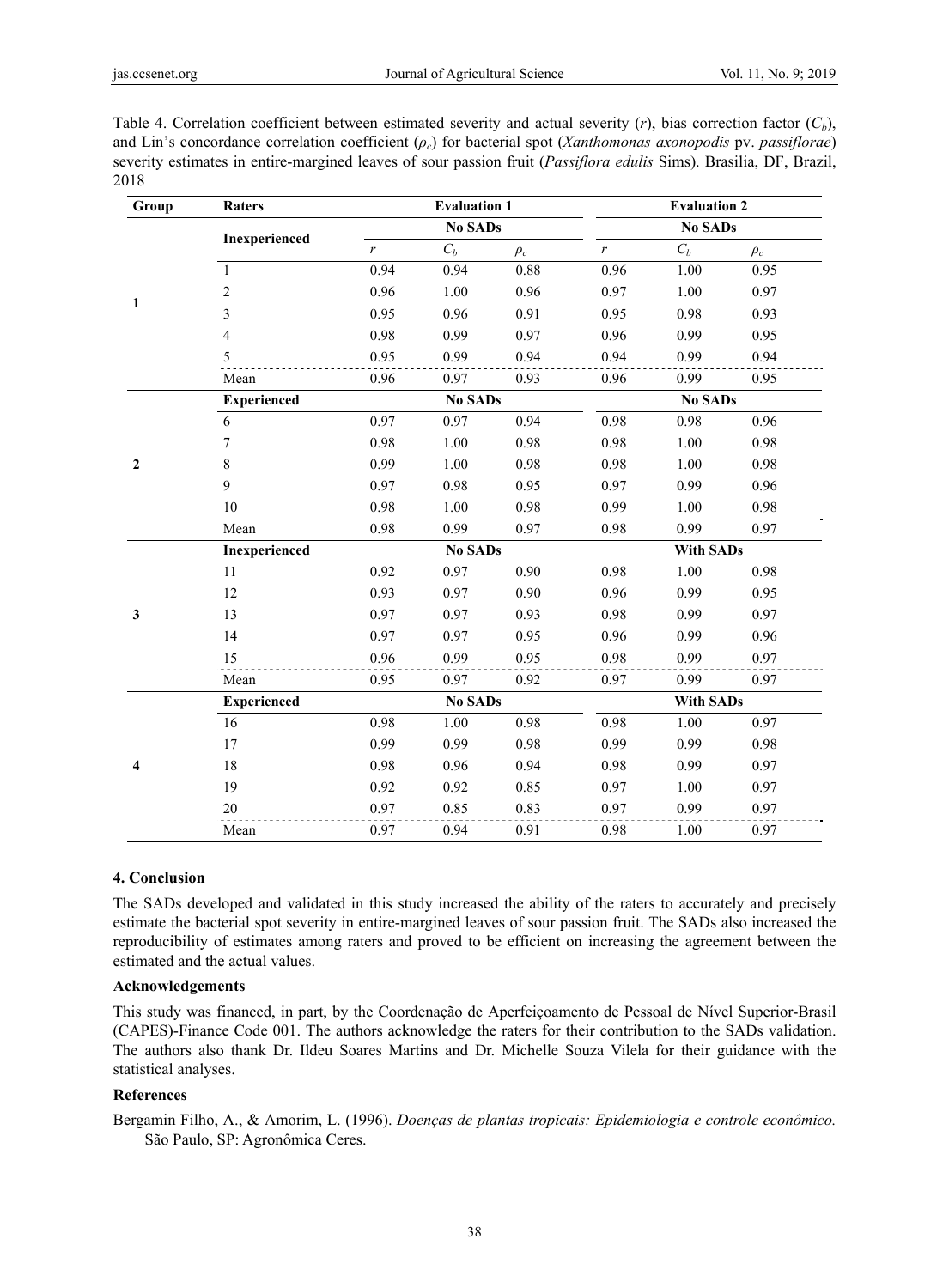- Berrueta, M. C., Gimenez, G., Galvan, G. A., & Borges, A. (2016). New sources of partial resistance to bacterial spot race T2 in processing tomatoes. *Horticultura Brasileira, 34*(3), 326-332. https://doi.org/10.1590/ S0102-05362016003004
- Bock, C. H., Poole, G., Parker, P. E., & Gottwald, T. R. (2010). Plant disease severity estimated visually, by digital photography and image analysis, and by hyperspectral imaging. *Critical Reviews in Plant Sciences, 29*, 59-107. https://doi.org/10.1080/07352681003617285
- Braido, R., Gonçalves-Zuliani, A. M. O., Janeiro, V., Carvalho, S. A., Belasque Junior, J., Bock, C. H., & Nunes, W. M. C. (2014). Development and validation of standard area diagrams as assessment aids for estimating the severity of citrus canker on unripe oranges. *Plant Disease, 98*(11), 1543-1550. https://doi.org/ 10.1094/PDIS-01-14-0090-RE
- Braido, R., Gonçalves-ZulianI, A. M. O., Nocchi, P. T. R., Belasque Junior, J., Janeiro, V., Bock, C. H., & Nunes, W. M. C. (2015). A standard area diagram set to aid estimation of the severity of Asiatic citrus canker on ripe sweet orange fruit. *European Journal of Plant Pathology, 141*, 327-337. https://doi.org/10.1007/ s10658-014-0544-0
- IBGE (Instituto Brasileiro de Geografia e Estatística). (2017). *Produção Agrícola Municipal—Culturas temporárias e permanentes.* Rio de Janeiro, RJ: IBGE.
- Campbell, C. L., & Madden, L. V. (1990). *Introduction to plant disease epidemiology*. New York: John Wiley.
- Carvalho, S. L. C., Stenzel, N. M. C., & Auler, P. A. M. (2015). *Maracujá-amarelo: Recomendações técnicas para cultivo no Paraná.* Londrina, PR: IAPAR.
- Citadin, I., Assmann, A. P., Mazaro, S. M., Gouvea, A., Danner, M. A., & Malagi, G. (2008). Escala diagramática para avaliação da severidade de bacteriose em pessegueiro. *Revista Brasileira Fruticultura, 30*(2), 327-330. https://doi.org/10.1590/S0100-29452008000200010
- Costa, A. P., Pires, M. C., Peixoto, J. R., Blum, L. E. B., & Faleiro, F. G. (2018). Standard area diagram set for bacterial spot assessment in fruits of yellow passion fruit. *Revista Brasileira de Fruticultura, 40*(6), e-039. https://doi.org/10.1590/0100-29452018039
- Dias, M. S. C. (2000). Principais doenças fúngicas e bacterianas do maracujazeiro. *Informe Agropecuário, 21*(206), 34-38.
- Duan, J., Zhao, B., Wang, Y., & Yang, W. (2015). Development and validation of a standard area diagram set to aid estimation of bacterial spot severity on tomato leaves. *European Journal of Plant Pathology, 142*, 665-675. https://doi.org/10.1007/s10658-015-0642-7
- Duarte, H. S. S., Zambolim, L., Capucho, A. S., Nogueira, J. R., Rosado, A. W. C., Cardoso, C. R., ... Mizubuti, E. S. G. (2013). Development and validation of a set of standard area diagrams to estimate severity of potato early blight. *European Journal of Plant Pathology, 137*(2), 249-257. https://doi.org/10.1007/ s10658-013-0234-3
- Fischer, I. H., Alves, S. A. M., Almeida, A. M., Arruda, M. C., Bertani, R. M. A., & Garcia, M. J. M. (2009). Elaboração e validação de escala diagramática para quantificação da severidade da antracnose em frutos de maracujá amarelo. *Summa Phytopathologica, 35*(3), 226 228. ‑ https://doi.org/10.1590/S0100-54052009 000300012
- Fischer, I. H., Bueno, C. J., Almeida, A. M., & Garcia, M. J. M. (2007). Principais doenças do maracujazeiro na região centro-oeste paulista e medidas de manejo preconizadas. *Pesquisa & Tecnologia, 4*(1), 1-5.
- Fischer, I. H., Lourenço, S. A., Martins, M. C., Kimati, H., & Amorim, L. (2005). Seleção de plantas resistentes e de fungicidas para o controle da podridão do colo do maracujazeiro causada por *Nectria hematococca*. *Fitopatologia Brasileira, 30*(3), 250-258. https://doi.org/10.1590/S0100-41582005000300006
- Ishida, A. K. N., & Halfed-Vieira, B. A. (2009). *Mancha-Bacteriana do Maracujazeiro (Xanthomonas axonopodis pv. passiflorae): Etiologia e Estratégias de Controle.* Belém, PA: Embrapa Amazônia Oriental.
- Ishida, A. K. N., Protazio, D. C., & Oliveira, L. C. (2017). *Preservação de Isolados de Xanthomonas axonopodis pv. passiflorae em Água Destilada Esterilizada.* Belém: Embrapa Amazônia Oriental.
- Itako, A. T., Tolentino Júnior, J. B., Silva Júnior, T. A. F., Soman, J. M., & Maringoni, A. C. (2015). Chemical products induce resistance to *Xanthomonas perforans* in tomato. *Brazilian Journal of Microbiology, 46*(3), 701-706. https://doi.org/10.1590/S1517-838246320140177